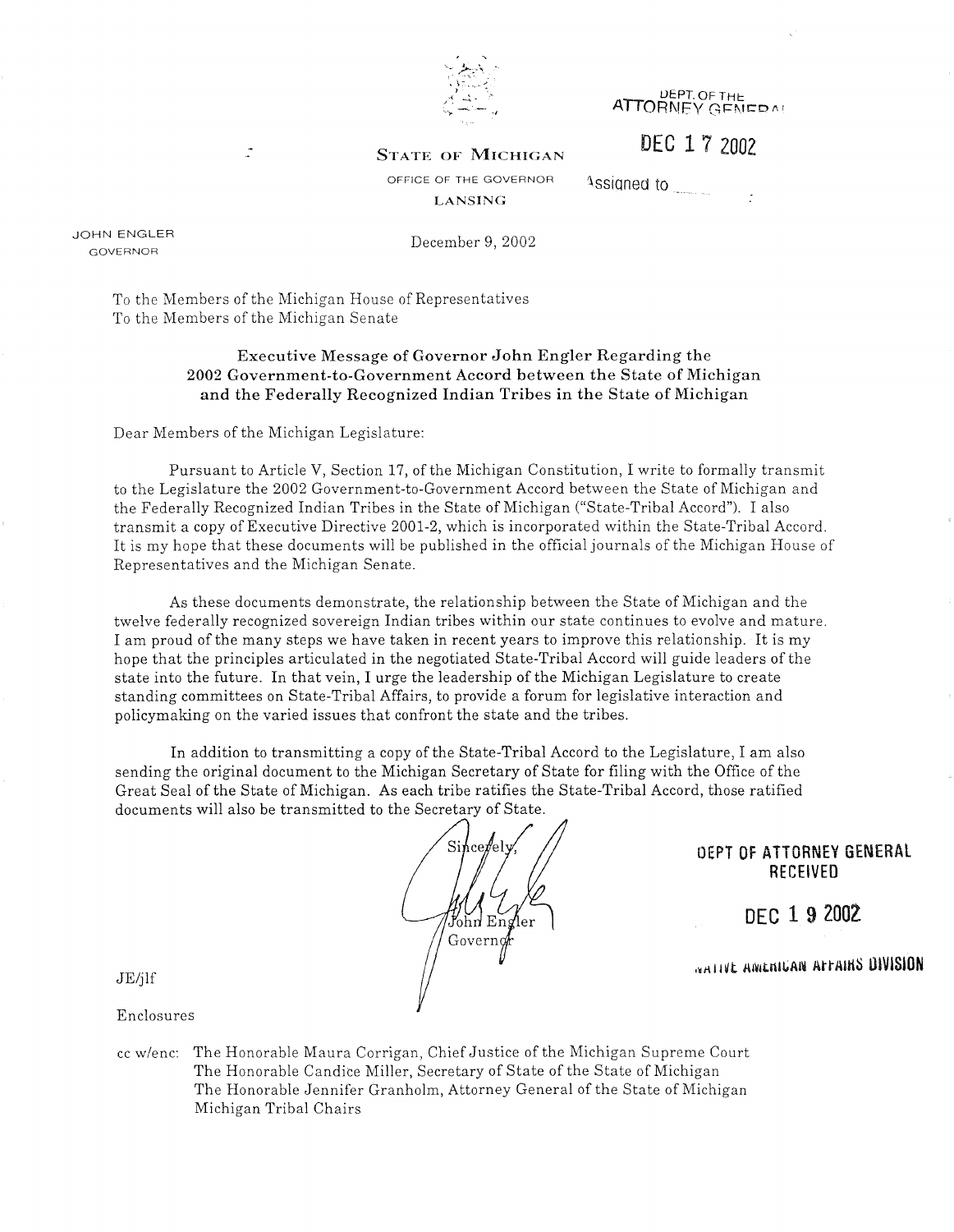

STATE OF MICHIGAN OFFICE OF THE GOVERNOR LANSING

÷

JOHN ENGLER GOVERNOR

#### EXECUTIVE DIRECTIVE No. 2001 - 2

DATE: May 22, 2001

 $\tilde{z}$ 

| TO: |  |  | Members of the Cabinet and other interested parties |  |
|-----|--|--|-----------------------------------------------------|--|
|     |  |  |                                                     |  |

FROM: Governor John Engle

SUBJECT: Policy Statement on State-Tribal Affairs Governor John Engler, May 22, 2001

The presence of American Indian tribes in Michigan dates back centuries before statehood, and the indigenous peoples and tribes of Michigan have contributed much to our great state's history and heritage. Indeed, their inclusion as citizens in the 1830's enabled Michigan to qualify to become a state. Today, the state of Michigan is home to twelve federally recognized Indian tribes, successor governments to these original tribes.

Like the state of Michigan, the twelve tribes are sovereign governments, recognized by the Constitution of the United States of America, decisions of the United States Supreme Court and acts of Congress. Like the state of Michigan, tribal governments exercise authority and jurisdiction over their lands and citizens. The state of Michigan and tribal governments share a responsibility to provide for and protect the health, safety and welfare of our common constituents.

The state and tribes have far more in common than in conflict and our many common interests should outweigh our occasional differences. As the federal policies of tribal self-determination and devolution increase the demands and responsibilities placed on tribal and state governments, state-tribal cooperation becomes ever more important.

As sovereign governments living together, it is nevertheless inevitable that the state and tribes sometime come into discord. In such cases, the appropriate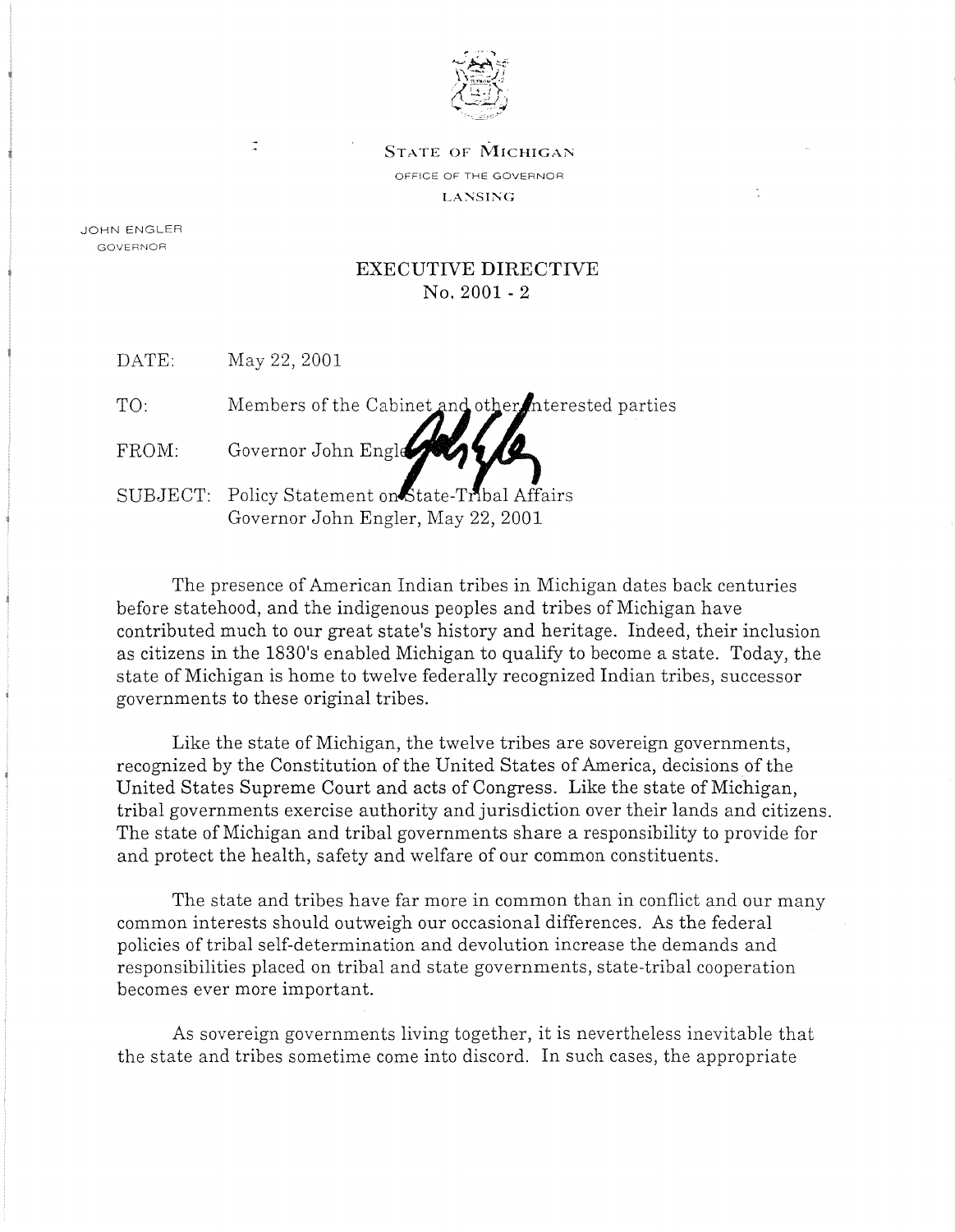means for governments to resolve differences is through a process of discussion and negotiation, resorting to litigation only when this course is unavoidable.

In accordance with these operative facts, I hereby direct the following:

1. The Governor's Deputy Legal Counsel, or such other individual as the Governor may designate, shall serve as the Governor's Advisor on State-Tribal Affairs and be responsible for the implementation of this directive.

2. The Governor's Advisor on State-Tribal Affairs shall work with tribal representatives and representatives of the Executive Branch of the state of Michigan as may be appropriate to develop a State-Tribal Accord defining the relationship between the state of Michigan and the federally recognized tribes within her borders.

3. Each executive department having substantial interaction with tribal governments shall designate an individual serving in the executive office of that department to be responsible for department-wide coordination of the department's interactions with tribal governments. This coordinator shall regularly report departmental interaction to the Governor's Advisor on State-Tribal Affairs. This provision is not intended to supplant effective existing relationships with tribal governments. Likewise, it is not the intent of this directive to displace ongoing cooperative efforts and lines of communication between the state and tribes.

4. Each executive department engaged in a dispute with a tribal government and contemplating litigation shall first consult with the Governor's Advisor on State-Tribal Affairs and thereafter with that tribal government to negotiate a resolution prior to resorting to the court system.

5. The state of Michigan shall participate in an annual meeting at which appropriate representatives of the state and the tribes may work together to achieve mutual goals.

6. As Governor, I will support legislation to authorize intergovernmental agreements between tribal governments, state government and instrumentalities of the state.

Through cooperation, state and tribal governments can achieve more for all of our citizens, and when possible, avoid costly and disruptive disputes. It is my hope that these principles will guide the state of Michigan for many years to come.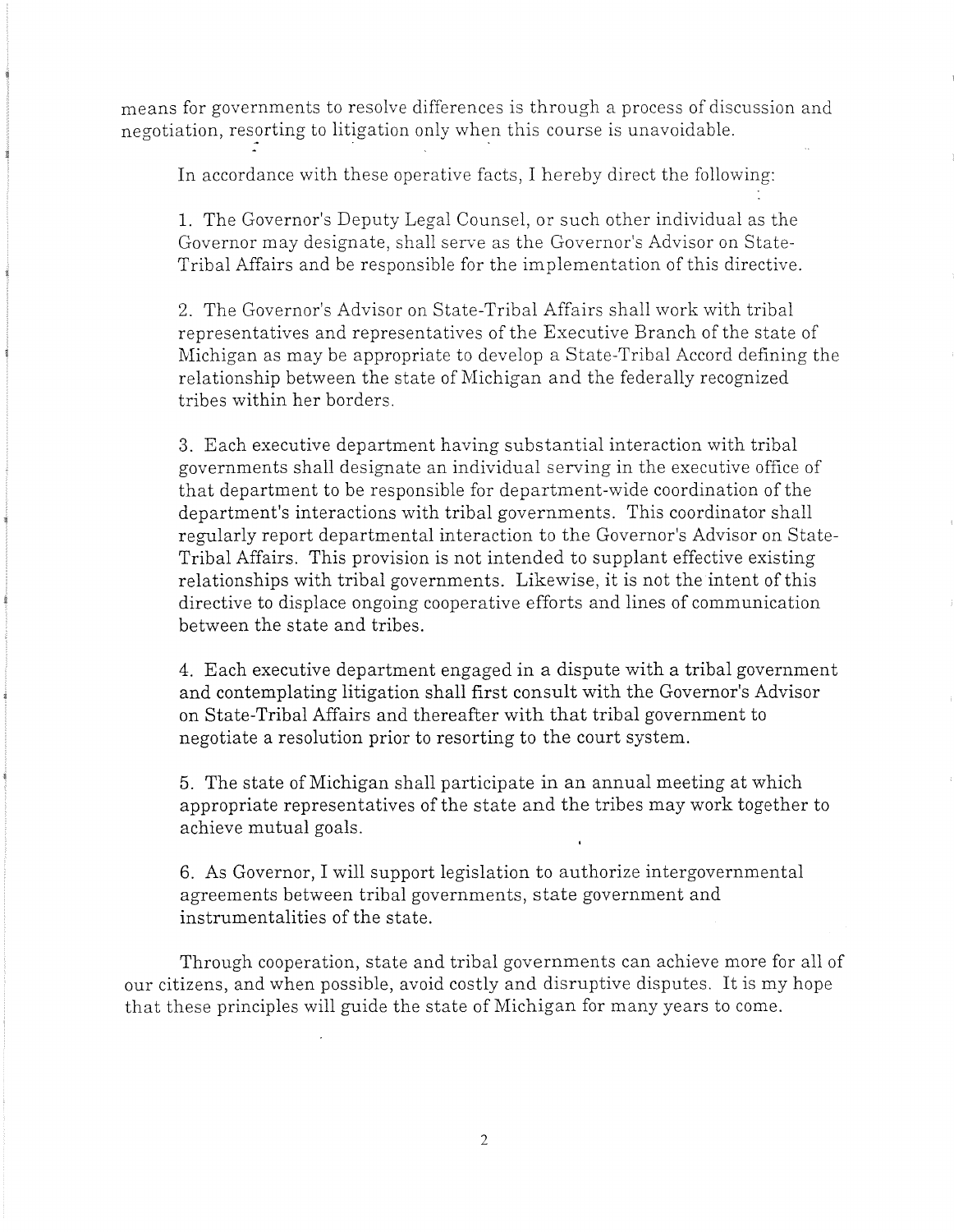# **2002 Government-to-Government Accord**  *::* **between the State of Michigan and the Federally Recognized Indian Tribes in the State of Michigan**

# I. **PREAMBLE**

This accord, dated October 28, 2002, is executed between the federally recognized Indian tribes of Michigan signatory to this accord and the state of Michigan, through its governor, in order to better achieve mutual goals through an improved relationship between their sovereign governments. This accord provides a framework for a government-to-government relationship that recognizes that the parties to this accord share a responsibility to provide for and protect the health, safety and welfare of their common citizens. This accord builds upon and complements Governor John Engler's Executive Directive 2001-2, "Policy Statement on State-Tribal Affairs," a copy of which is attached and incorporated herein.

# II. **PARTIES**

There are twelve federally recognized Indian tribes in the state of Michigan. Each sovereign tribe has an independent relationship with each other and the state. This accord provides the framework for that relationship between the state of Michigan, through its governor, and the signatory tribes.

# III. **GUIDING PRINCIPLES**

The parties respect the sovereignty of each other party. The respective sovereignty of the state and each federally recognized tribe provide paramount authority for that party to exist and to govern.

The state of Michigan acknowledges that:

(1) Each federally recognized Indian tribe in the state of Michigan is a unique and independent government, with different management and decision-making structures, which exercises inherent sovereign authority;

(2) Each tribal government has a responsibility to provide for and protect the health, safety and welfare of all of its tribal members;

(3) Actions undertaken by the state of Michigan in relation to the tribes must be implemented in an informed and sensitive manner, respectful of tribal sovereignty and the traditional and cultural values, beliefs and principles of tribal members and governments; and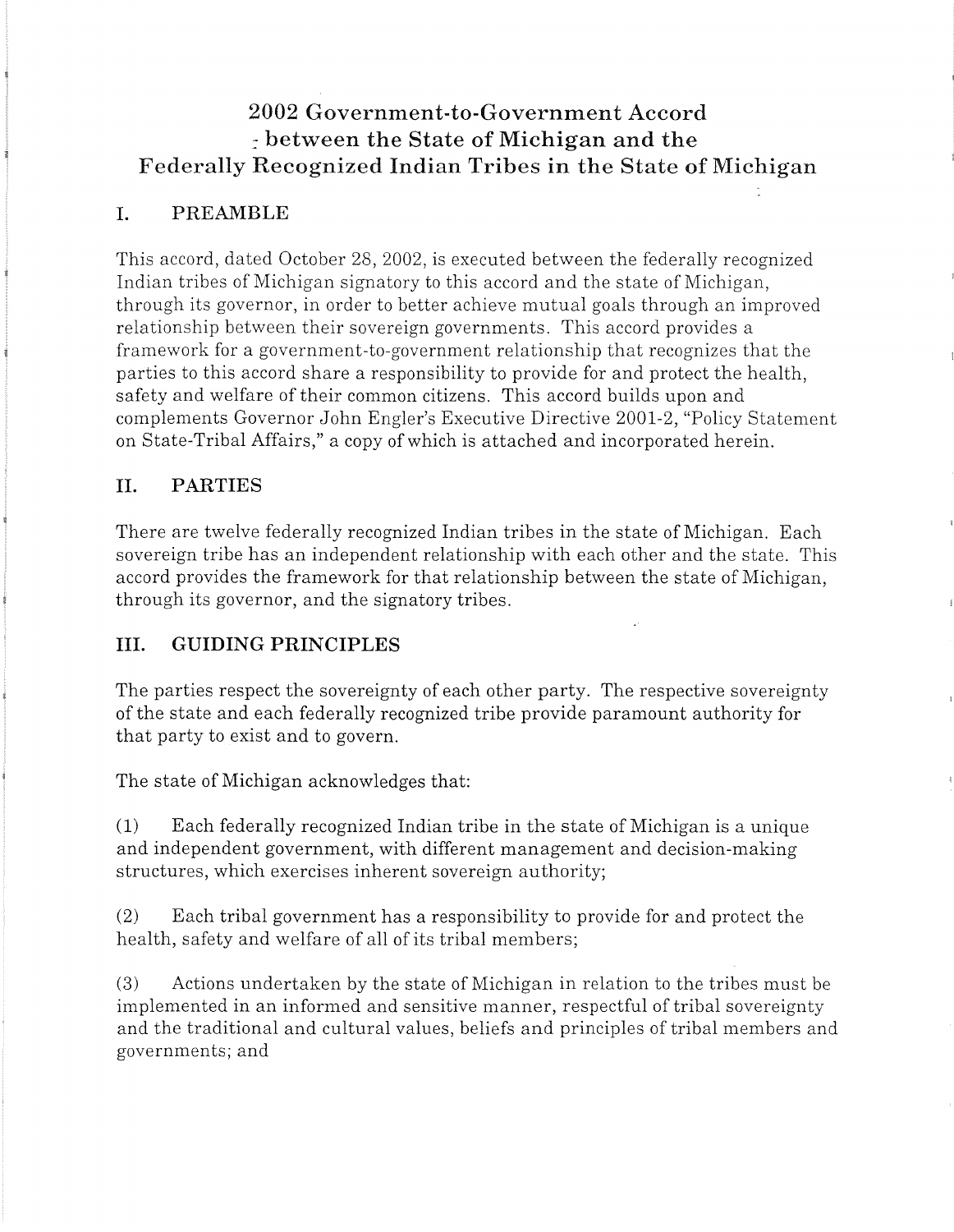(4) The development of strong, reliable government-to-government relationships between the state of Michigan and the tribes will be beneficial to all of the citizens of Michigan.

÷,

The tribes acknowledge that:

(1) The state of Michigan operates under authority granted by the United States Constitution and by the people of Michigan through the Michigan Constitution of 1963, and state laws and regulations;

(2) The state of Michigan is divided into three independent branches of government: executive, judicial, and legislative. Under the Michigan Constitution of 1963, the executive power is vested in the governor;

(3) The state of Michigan has a responsibility to provide for and protect the health, safety and welfare of all of the citizens of Michigan;

(4) Actions undertaken by the tribes that affect or may affect Michigan citizens who are not tribal members must be implemented in an informed and sensitive manner, respectful of individual rights; and

(5) The development of strong, reliable government-to-government relationships between the tribes and the state of Michigan will be beneficial to all of the citizens of Michigan.

# **IV. PURPOSES AND OBJECTIVES**

This accord illustrates the commitment by the parties to implementation of the government-to-government relationship, a relationship reaffirmed as state policy on May 22, 2001, by Governor John Engler's Executive Directive 2001-2, "Policy Statement on State-Tribal Affairs." This relationship respects the sovereign status of the parties, enhances and improves communications between them, and facilitates the resolution of issues.

This accord commits the parties to the initial tasks that will translate the government-to-government relationship into more efficient, improved and beneficial services to Indian and non-Indian people. This accord encourages and provides the foundation and framework for specific agreements among the parties outlining specific tasks to address or resolve specific issues.

The parties recognize that implementation of this accord will require a comprehensive educational effort to promote understanding of the government-togovernment relationship within their own governmental organizations and with the public.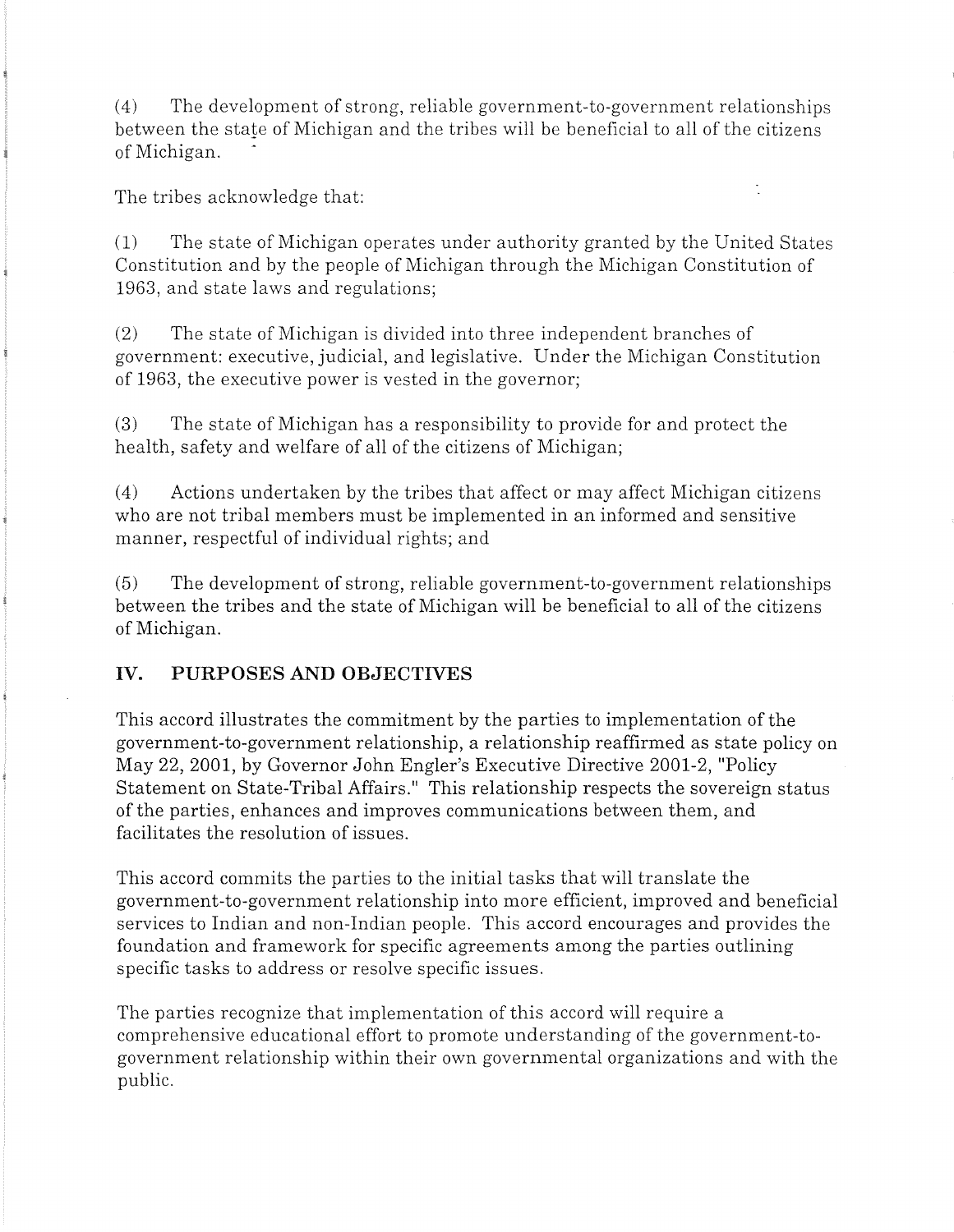# V. **IMPLEMENTATION PROCESS AND RESPONSIBILITIES**

# **Consultation and Consideration of the Interests of Other Governments**

As set forth below, each tribe and the state shall develop an effective process to permit representatives of the other to provide meaningful and timely input on matters that significantly or uniquely affect the interests of that government.

For purposes of this accord, "consultation" is defined as a process of government-togovernment dialogue between the state and the tribes regarding actions or proposed actions that significantly affect or may significantly affect the governmental interests of the other. Consultation includes (1) timely notification of the action or proposed action, (2) informing the other government of the potential impact of the action or proposed action on the interests of that government, (3) the opportunity for the other government to provide input and recommendations on proposed actions to the governmental officials responsible for the final decision, and (4) the right to be advised of the rejections (and basis for any such rejections) of recommendations on proposed actions by the governmental officials responsible for the final decision.

For purposes of this accord, "state action significantly affecting tribal interests" is defined as regulations or legislation proposed by executive departments, and other policy statements or actions of executive departments, that have or may have substantial direct effects on one or more tribes, on the relationship between the state and tribes, or on the distribution of power and responsibilities between the state and tribes. State action includes the development of state policies under which the tribe must take voluntary action to trigger application of the policy.

For purposes of this accord, "tribal action significantly affecting state interests" is defined as regulations or legislation proposed by a tribal government, and other policy statements or actions of tribal governments; that have or may have substantial direct effects on the state, on the relationship between the state and tribes, or on the distribution of power and responsibilities between the state and tribes.

The state, within its executive departments, will develop and engage in an effective process for consultation with the tribes concerning state action significantly affecting tribal interests. The Executive Office of the Governor will also make leadership within the Michigan Legislature aware of this accord and encourage the legislature to consider tribal interests by forming standing committees on Tribal Affairs.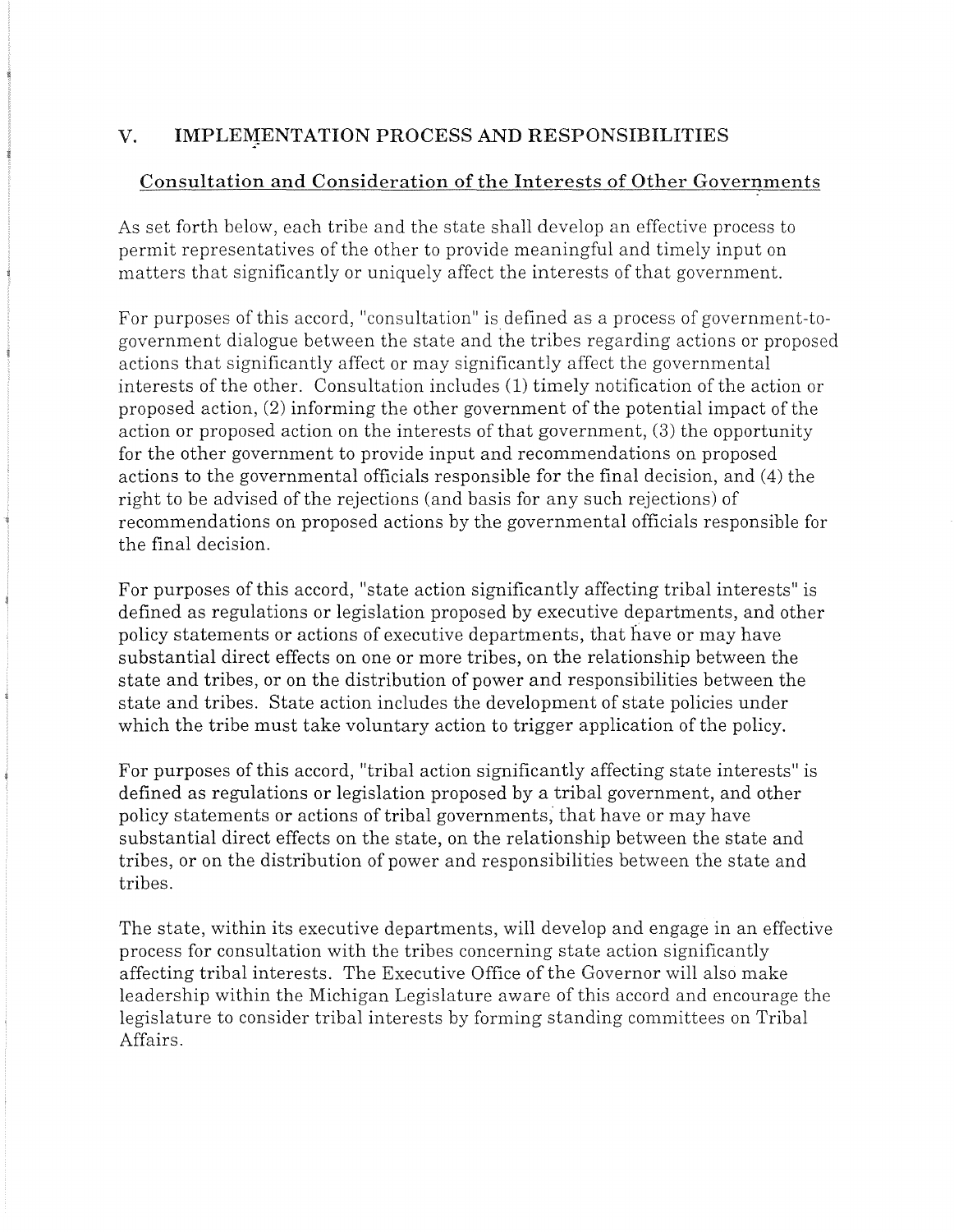Each tribe will develop and engage in an effective process for consultation with the state concerning tribal action significantly affecting state interests.

#### **State-Tribal Forum and Task Forces**

The state and the tribes shall establish a State-Tribal Forum consisting of tribal government political leaders and their designees and the Governor's Policy Advisor on State-Tribal Affairs and appropriate officials from other executive departments of state government. The members of the forum will be charged with monitoring the implementation of this accord and organizing the annual meeting described below.

The parties can also form Tribal Leaders Task Forces on matters that impact tribes across the state on issue-specific matters such as education, natural resources or health care or any other issues of common concern. In each instance, the desirability of a Task Force and the composition of the Task Force shall be determined jointly by the state and the tribes. Each Task Force may develop its own reporting schedule and protocols and procedures.

#### **Annual Meeting**

While this accord addresses the relationship between the parties, its ultimate purpose is to improve the services delivered to people by the parties. The parties shall meet on at least an annual basis to establish goals for improved services and identify the obstacles to the achievement of those goals. At the annual meeting, the parties will develop joint strategies and specific agreements to outline tasks, overcome obstacles and achieve specific goals.

As a component of the system of accountability within the state and tribal government, the parties will also review and evaluate at the annual meeting the implementation of the government-to-government relationship. A management report summarizing this evaluation will be drafted by authors selected by both the tribes and the state. The report will include mutually acceptable strategies and agreements to outline tasks, overcome obstacles, and achieve specific goals.

#### **Accountability and Identification of Key Contacts**

The parties recognize that a key principle of their relationship is a requirement that individuals working to resolve issues of mutual concern are accountable to act in a manner consistent with this accord.

The Governor's Advisor on State-Tribal Affairs is accountable to the governor for implementation of the accord. Tribal coordinators within the executive departments are accountable to the governor through the director of their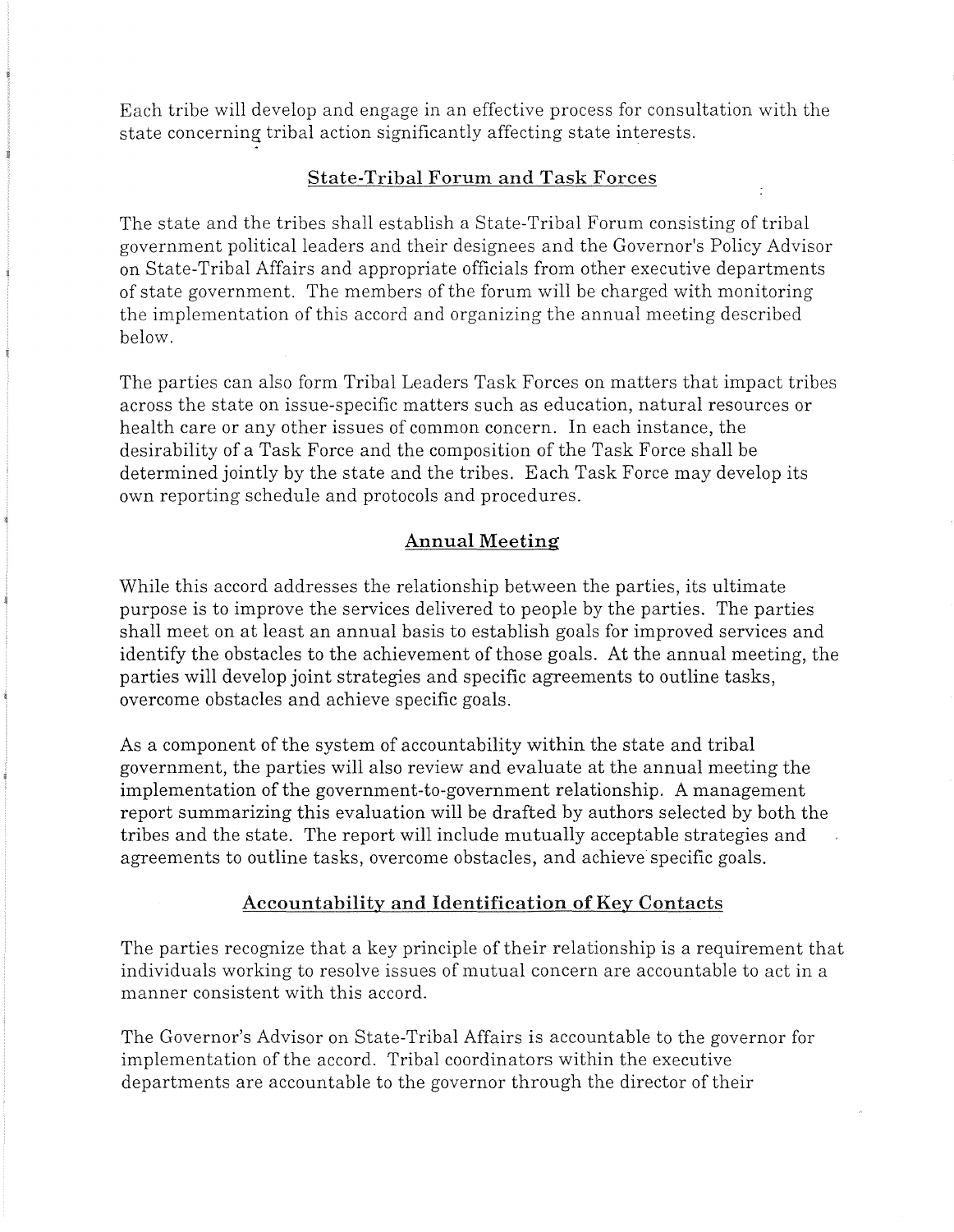departments and the Governor's Advisor on State-Tribal Affairs for the related activities of their departments. Each department will be responsible for compliance with Executive Directive 2001-2 and this accord and will establish protocols and procedures to implement this accord. As set forth above, these protocols and procedures should ensure effective consultation on matters that significantly affect tribal interests.

The parties recognize that their relationship will successfully address issues of mutual concern when communication is clear, direct and between persons responsible for addressing the concern. The parties recognize that in state government, accountability is best achieved when this responsibility rests solely within each state department. Therefore, it is the objective of the state that each particular agency be directly accountable for implementation of the government-togovernment relationship in dealing with issues of concern to the parties. Each department will facilitate this objective by identifying individuals directly responsible for issues of mutual concern.

Each tribe also recognizes that a system of accountability within its organization is critical to successful implementation of the relationship. Therefore, tribal officials will direct their staff to communicate within the spirit of this accord with the particular department which, under the organization of state government, has the authority and responsibility to deal with the particular issue of concern to the tribe.

In order to accomplish these objectives, each tribe will ensure that its current tribal organization, methods of decision-making and relevant tribal personnel are known to the state and each state department with which the tribe is addressing an issue of mutual concern. Further, each tribe may establish a more detailed organizational structure, decision-making process, system of accountability, and other procedures for implementing the government-to-government relationship.

# **VI. SOVEREIGNTY AND DISCLAIMERS**

This accord is intended to build confidence among the parties in the government-togovernment relationships by outlining a process for its implementation. It is also intended to solidify such relationships within the respective governmental structures of the parties. As stated above, the parties will strive to reinforce the government-to-government relationships through consultation and agreement on matters of mutual concern. This accord does not, in itself, address substantive issues.

Each of the parties to this accord respects the sovereignty of each other party. In executing this accord, no party waives any rights (including treaty rights), immunities (including sovereign immunities), or jurisdiction. Neither does this accord diminish any rights or protections afforded other Indian persons or entities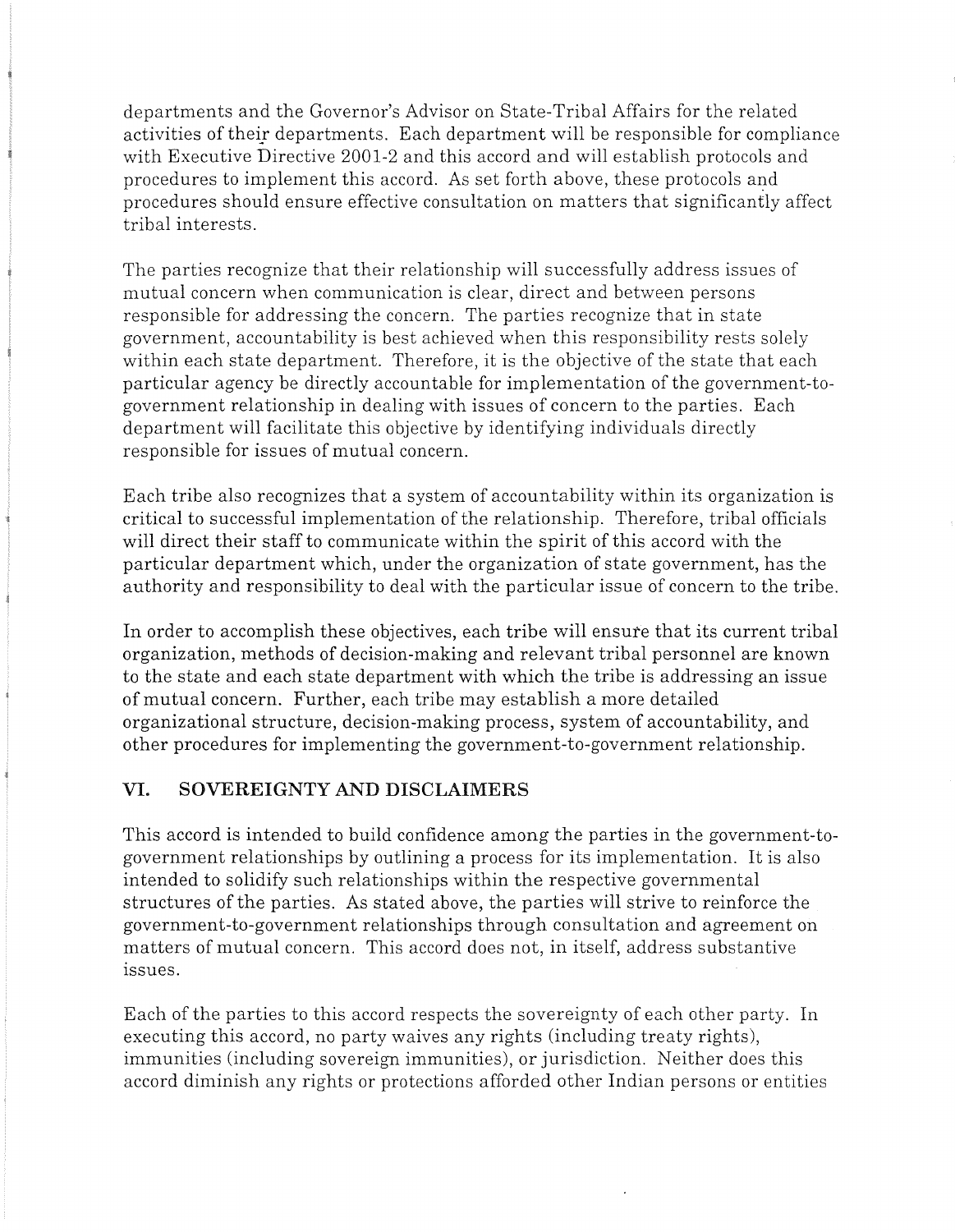under state or federal law. Through this accord, the parties strengthen their collective ability to successfully resolve issues of mutual concern.

While the relationship described by this accord provides increased ability to solve problems, it likely will not result in a resolution of all issues. Therefore, inherent in their relationship is the right of each of the parties to elevate an issue of importance to any decision-making authority of another party, including, where appropriate, that party's executive office.

Representatives of the signatory parties have executed this accord on the date of October 28, 2002, and upon its taking effect agree to be duly bound by its commitments. This accord is effective as between the state of Michigan and each individual signatory tribe at such time as the accord is approved pursuant to the applicable ratification process of that tribe. Upon tribal approval, each tribe shall send notice of approval to the Office of the Governor for filing with the Office of the Secretary of State of Michigan. This accord continues in effect unless modified by mutual agreement or terminated by any party. In the event that one or more tribal signatories, but less than all tribal signatories, terminates their participation in the accord, the accord shall continue in effect between the state and remaining tribal signatories.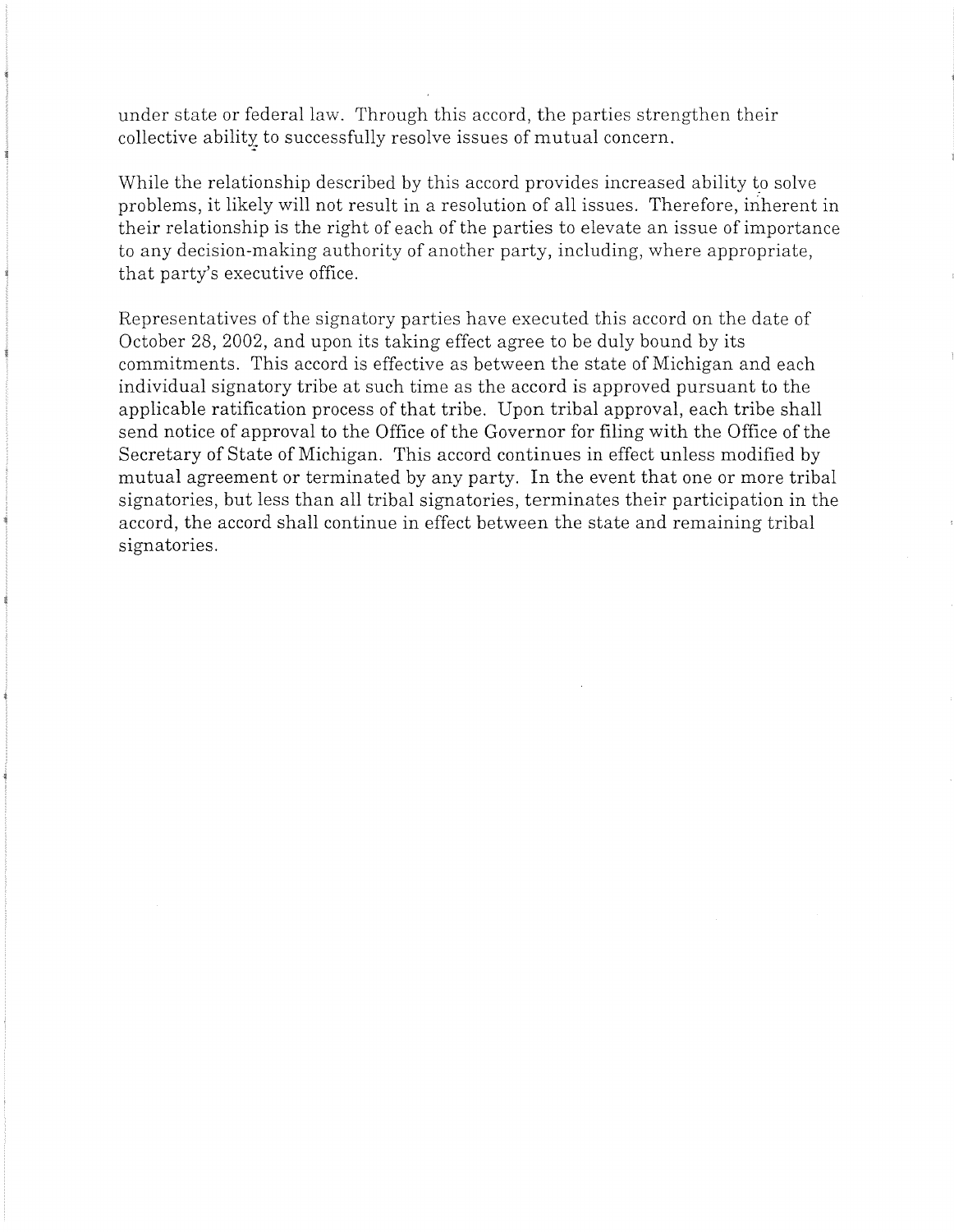2002 Government-to-Government Accord \_ between the State of Michigan and the Federally Recognized Indian Tribes in the State of Michigan Lansing, Michigan, October 28, 2002

Indian  $\mathcal{C}$  mmunity



Hannahville Indian Community

Lac Vieux Desert Band of Lake Superior Chippewa Indians

Little Traverse Bay Bands o Odawa Indians

Nottawaseppi Huron Bandof Potawatomi

Grand Traverse Band of Ottawa and Chippewa Indians

Keweenaw Bay Indian Community

Little River Band of Ottawa Indians

Match-E-Be-Nash-She-Wish Band of Pottawatomi Indians

Pokagon Band of Potawatomi Indians

Bewerf Louise

Saginaw Chippewa Indian Tribe of Michigan

Indians

State of Michiga